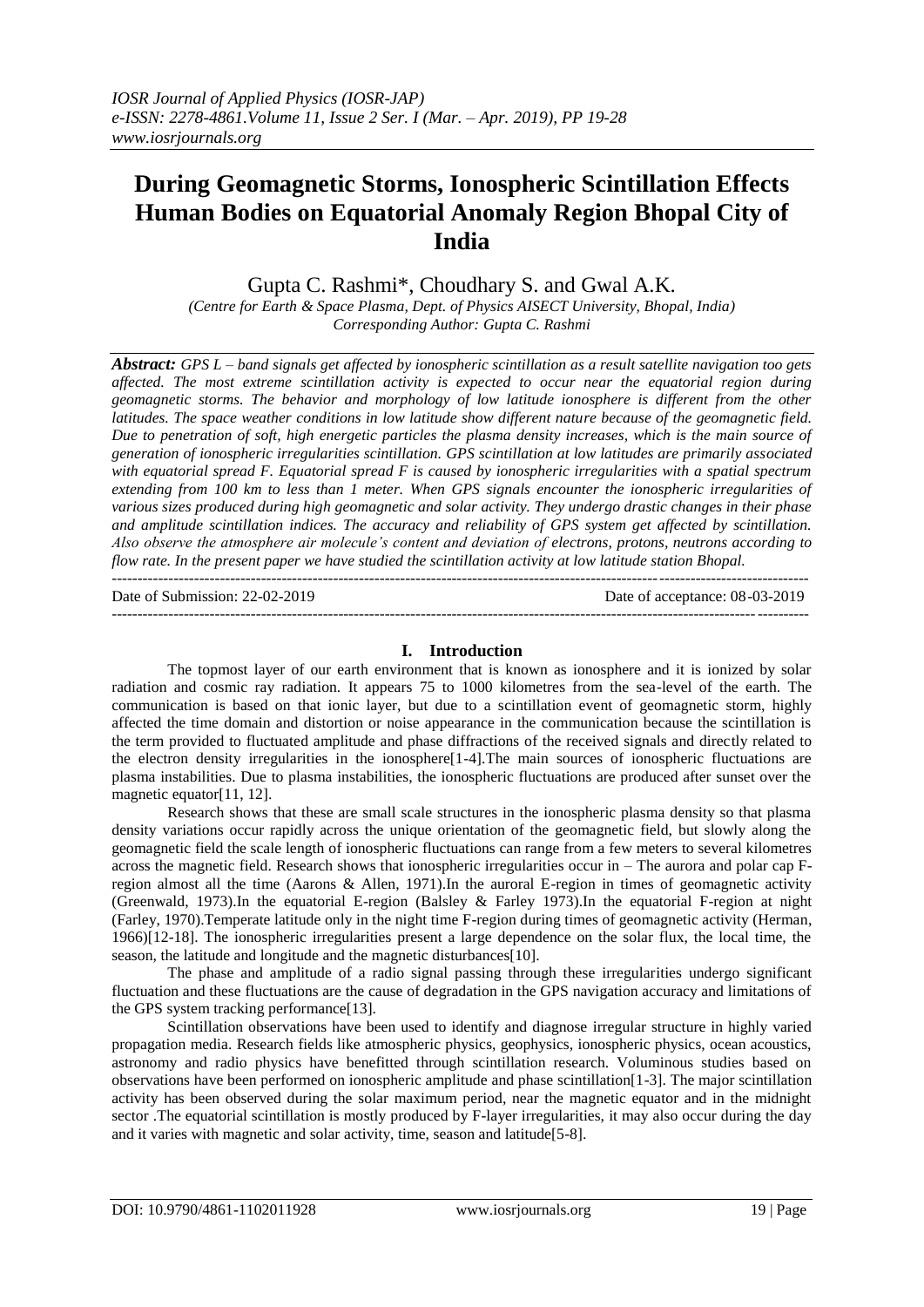The solar Geomagnetic storms have a very low effect on the earth. The earth's atmosphere and its layer protect to humans from the solar flares, but due to cosmic ray radiations affected our forbush, temperature, climate, electrical phenomenon, health of human and animals of earth[7].

In the rest part of the paper, section II – parameters and methodology, section III – Observations of ionosphere, section IV - Effect of Geomagnetic Storm, section V - Results and Discussion. Finally, section VI - conclude the final outcomes in conclusion.

### **II. Parameters And Methodology**

To accomplish this study,

- Dst index (disturbance storm time index is a measure of geomagnetic activity used to assess the severity of magnetic storms).
- GPS amplitude scintillation, S4 index (The S4-Index is a measure to describe the amplitude- respectively the intensity fluctuations of a signal) have been used.
- Altitude(km)- the height from the sea-level or the Earth used for charged particle.

We have selected the geomagnetic storms that occurred during the year 2014-15. We have selected only those geomagnetic storms events for which the GPS data were available.

Based on the intensity of *Dst* index we could have observed the occurrence of geomagnetic storms and we have divided the selected geomagnetic storms into three categories – Intense Geomagnetic Storms, Moderate Geomagnetic Storms and Weak Geomagnetic Storms.

The ionospheric scintillations have been measured using a 12-channel dual frequency NovAtel GPS receiver with embedded software to calculate and store TEC values in HDD of the PC via and RS -232 cable. The primary purpose of the GSV 4004 GISTM is to collect ionospheric scintillations and TEC data from all visible GPS satellites. In order to detect the occurrence of amplitude and phase scintillation activity the analysis took into consideration that the S4 measurements from the GPS satellites must exceed values of 0.5. On the bases of S4 index we also classified the percentage of occurrence of geomagnetic storms.

We then identified scintillations observed during all the categories of geomagnetic storms separately.

### **III. Observations Of Ionosphere**

**Figure 1:** We have observed a number of geomagnetic storms in the year of 2014-15. We have analyzed all the Intense, Moderate, Weak geomagnetic storms and S4 index.



#### ALL GEOMAGNETIC STORMS 2014-15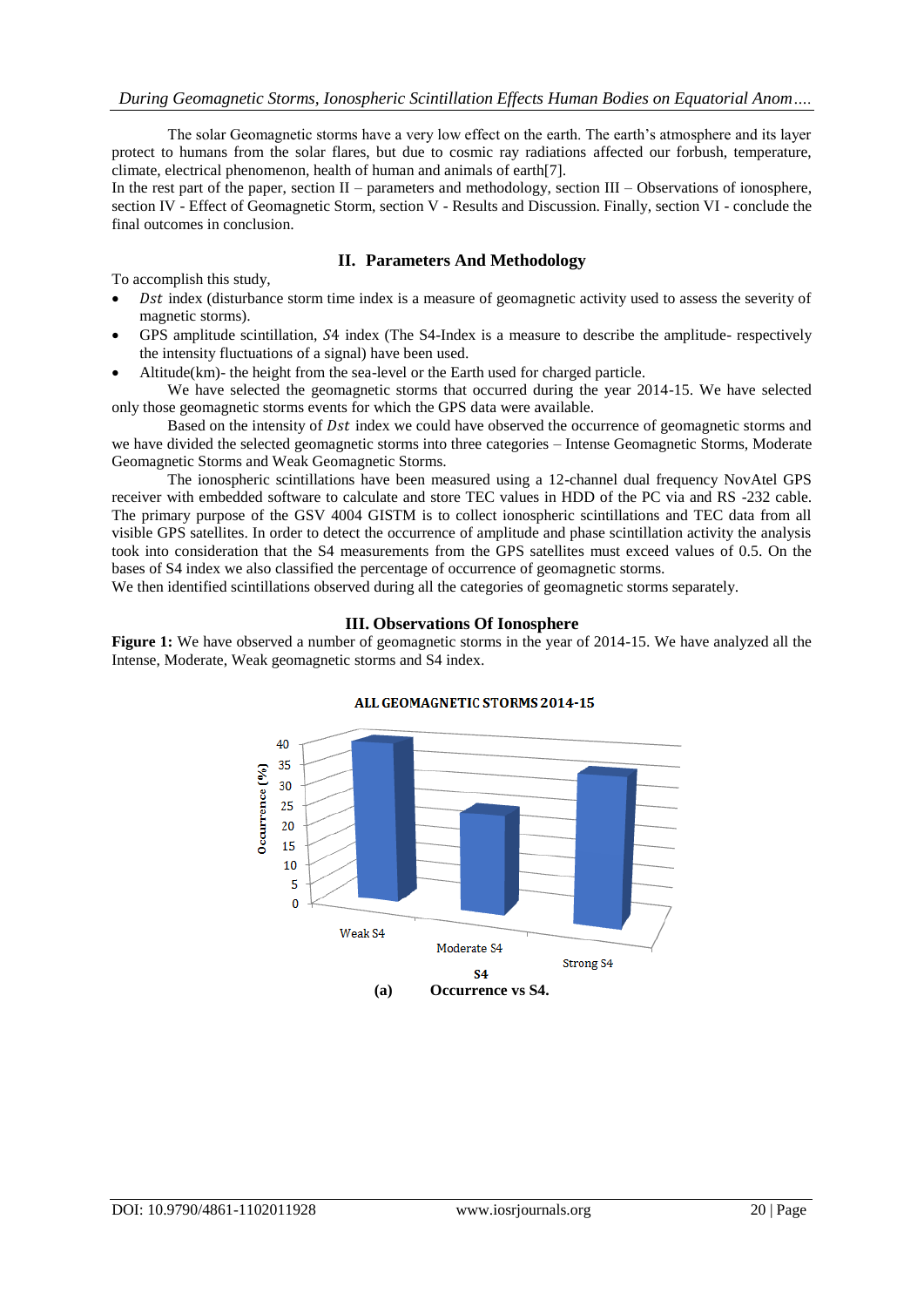





In the above figure 1(a), we can see the occurrence percentage of S4 geomagnetic storm. Here we can categorize in three level weak, moderate and strong. Here we can see the weak S4 have highest percentage of occurrence compare to remaining to levels. And moderate S4 occurrence have lowest and Strong S4 have medium percentage of geomagnetic storm. In the above figure 1(b), we can see the different dates of 2014 with S4 but here only we can represent only intense geomagnetic storm. And here we can see 12 April 2014 have a highest intensity Geostorm of the year. In the above figure 1(c), we can see the different dates of 2014 with S4 but here only we can represent only moderate geomagnetic storm. And here we can see 20 April 2014 have a highest moderate Geostorm of the year. In the above figure 1(d), we can see the different dates of 2014 with S4 but here only we can represent only weak geomagnetic storm. And here we can see 28 October 2014 have a highest weak Geostorm of the year.Some of the patterns are shown below-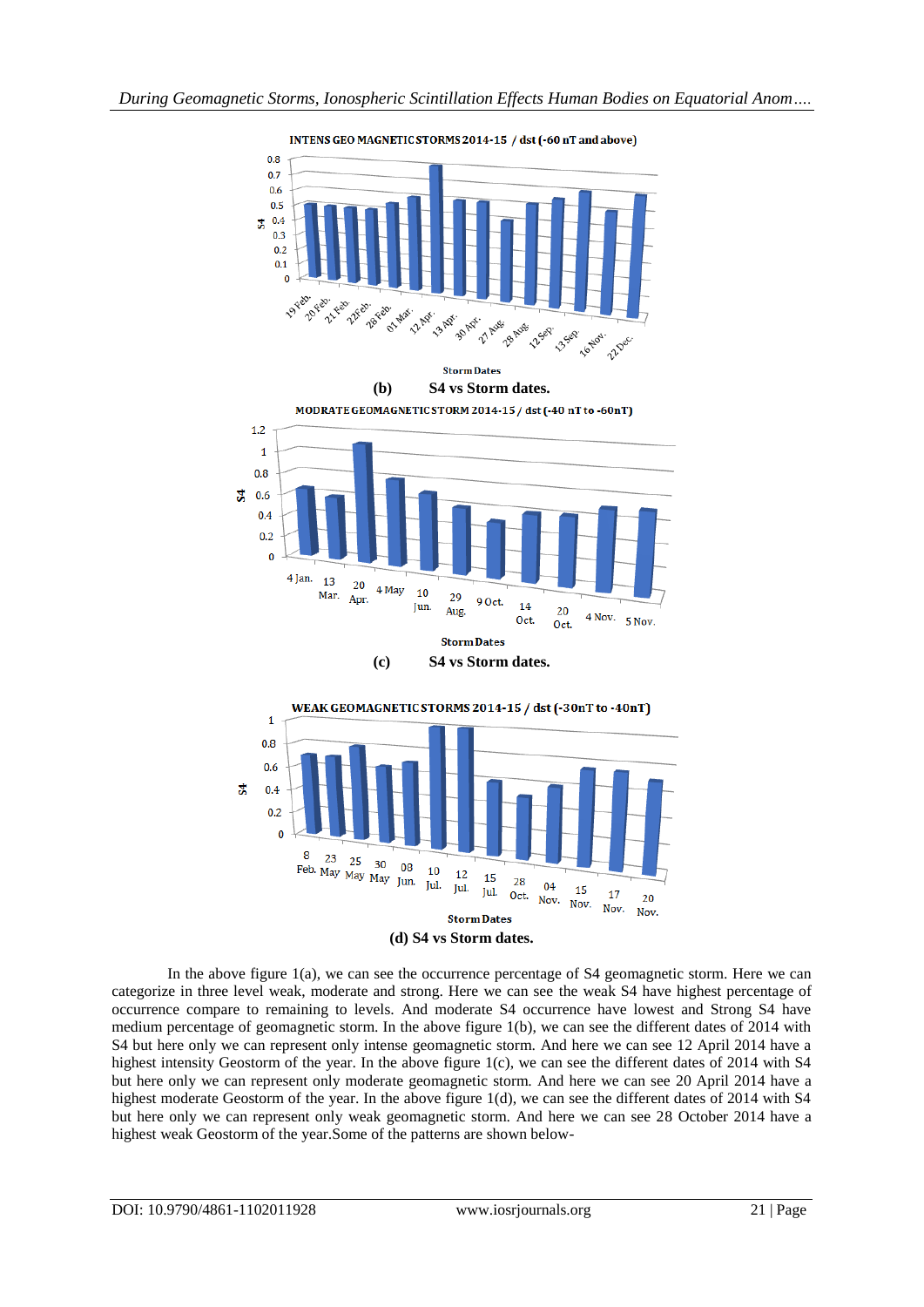





S4 Dst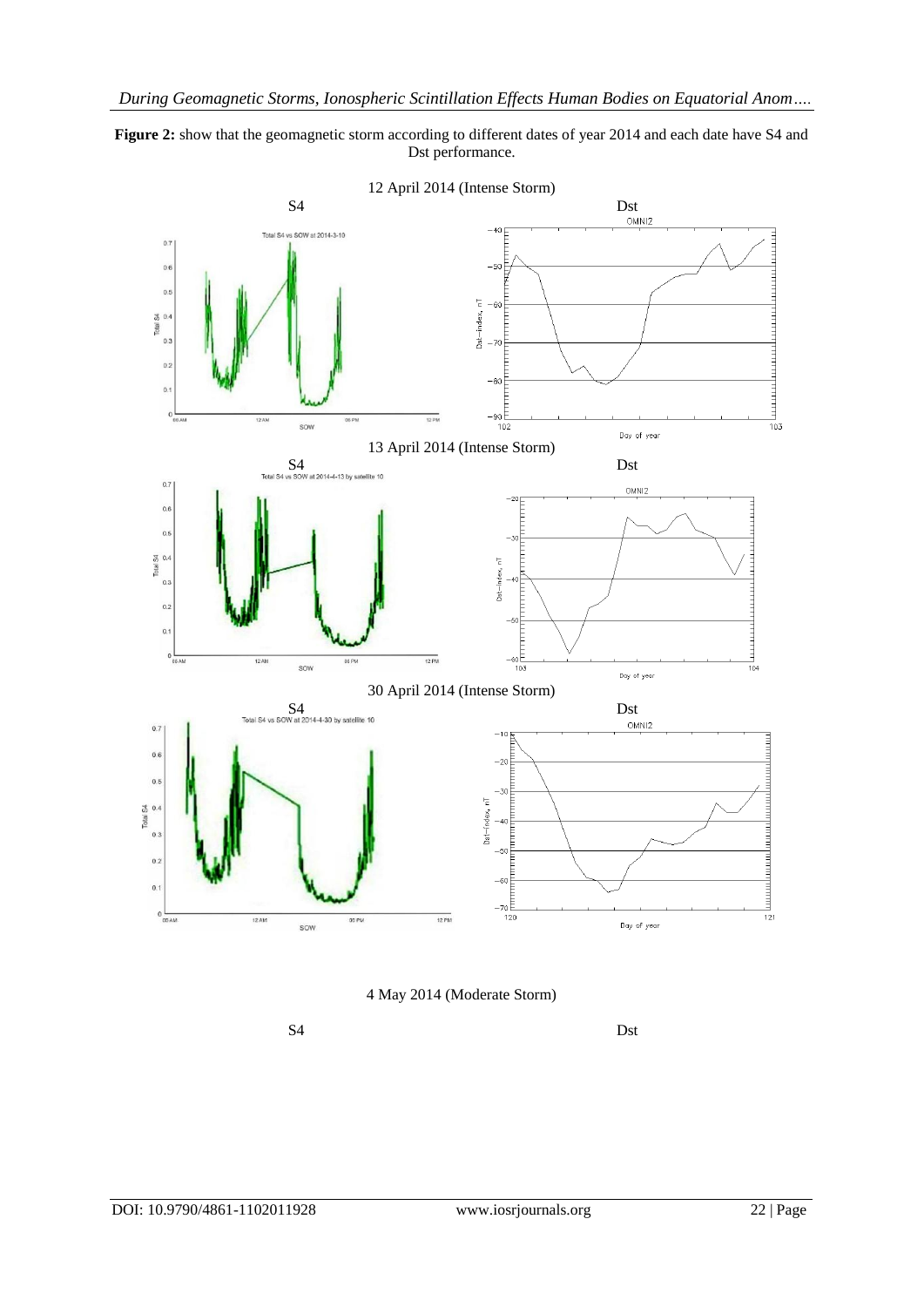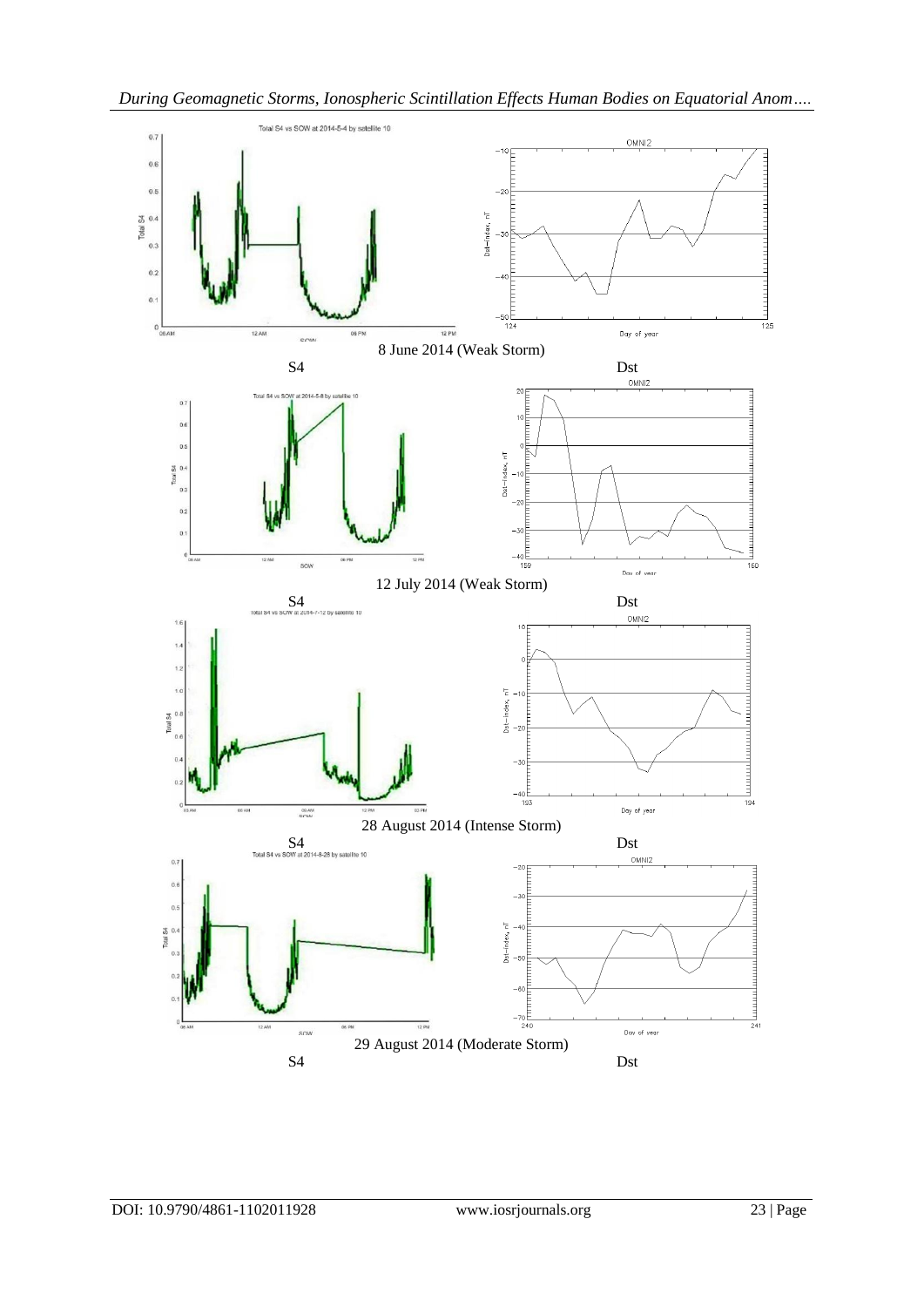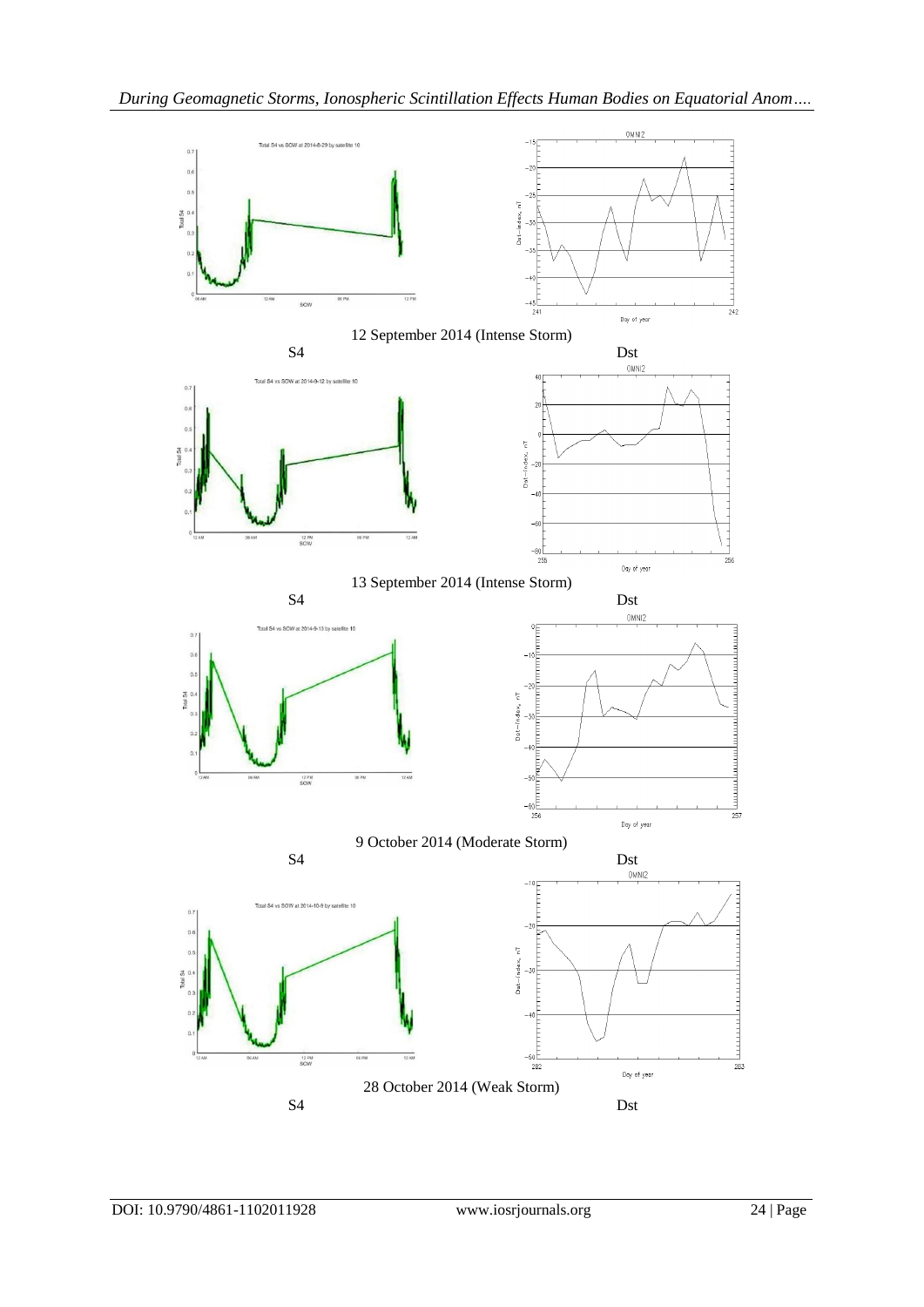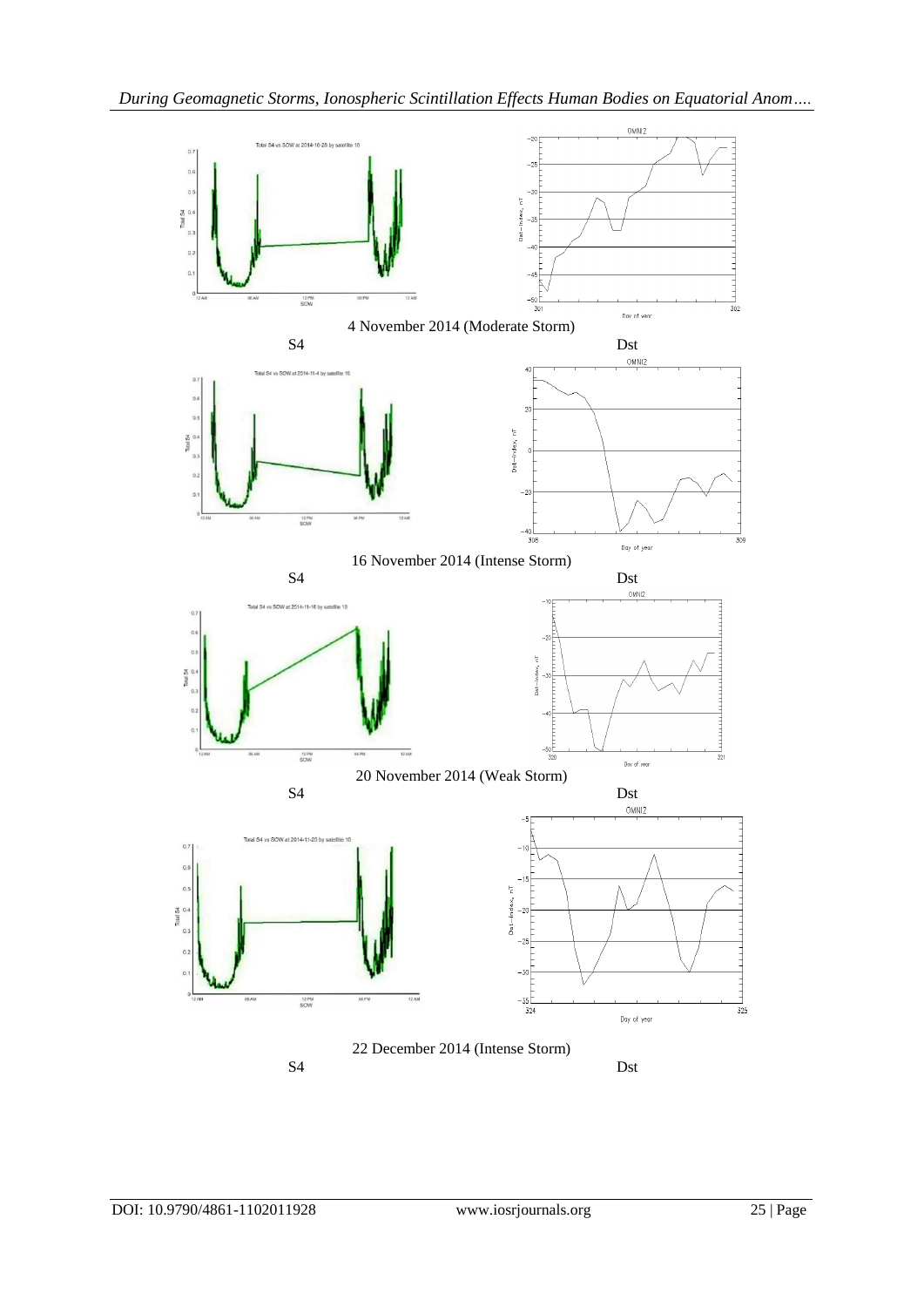

# **IV. Effect of Geomagnetic Storm**

Increased the forbush reduce in cosmic ray intensity considered by latitudes 23.2599° N during this geomagnetic storm. And here we show the effect on this station graphically. The flow rate of the galactic cosmic rays show on the upper atmosphere is liked by the solar wind and the geomagnetic area's field. The cloud cover and GCR fluxes are striking correlations on long time scale are considered as according to short time scale no countable correlation is found. These considerations are related to climate variations on the short time duration as well as long time. On terrestrial processes, the cosmic ray really affected the Bhopal station in the term of electrical scenario, cloud production process, variation of temperature, climate and human health.



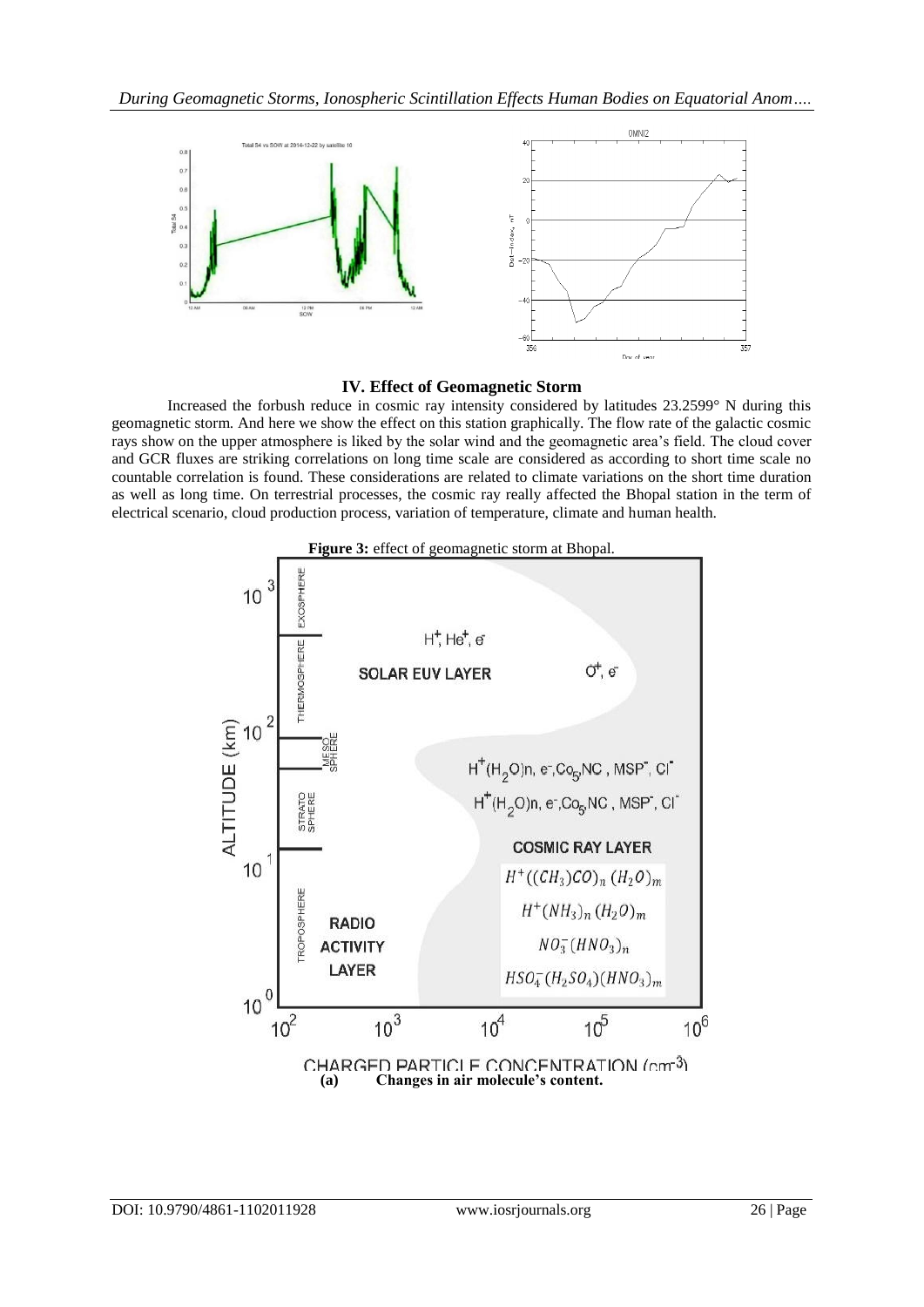

According to figure 3, here discussed the perspective of that so (a) Ionization density-height profile of the Earth's atmosphere and the major ion species at various altitudes. (b) Radiation exposure due to cosmic rays as a function of latitude at 23.2599° N geomagnetic latitude. The radiation exposure to specific nucleons is also illustrated.

To become imperative to observe the temporal variations of the global electric circuit and the mechanisms responsible. It is enhancing the charge moment of thunderstorms. By the influence of radiation, the human nervous system affected very low rate.

### **V. Results and Discussion**

The observations show that high magnitude scintillation (0.5 or above) has been observed during the period of every geomagnetic storm (Intense, moderate, weak).For intense and moderate geomagnetic storm, the magnitude of scintillations reaches to high while the magnitude of scintillation was low for weak geomagnetic storms as compare to the intense and moderate geomagnetic storms .It was also observed that the scintillation activities were higher too at sometimes when there was no storm i.e. if the S4 is higher it doesn't mean that the storm will be occurred.

Geomagnetic storms can occur any day, any time, but according to our study, they are generally occurred after sunset or in the early morning hours at low latitudes. The geomagnetic storms are harmful to electrical transmission equipment, especially transformers - inducing core saturation, constraining their performance (as well as tripping various safety devices), and causing coils and cores to heat up .The moderate geomagnetic storms prevailed for a short period of one hour to many hours, reaching to a high intensity, mostly one time in a day, but sometimes it reaches to high intensity many times in the day.

Moderate geomagnetic storms sometimes followed by an intense storm throughout the day .We have also found that the greater number of geomagnetic storms occurred in equinox months. The geomagnetic activities are low in the winter and summer months. The intensity of the storms was low too in these seasons .It is observed that S4 reaches to its high within the range of one hour before and one hour after the high intense geomagnetic storm of the day.

In the figure 1 observed that the maximum S4 values occurred at 16:46Hrs local time (558960s). At that time, C/No and Phase scintillation values are decreased, which is evident of strong scintillation. The intensity (S4 index) of the scintillation activity is stronger around the equatorial ionization anomaly (EIA) region in the Indian region. During the intense scintillation events, the GPS receiver is found to lose its lock reducing the number of satellites available which in turn decrease the probability of position ionospheric radio wave communications and the GPS-based navigation systems. Figure 2(S4) shows scintillation event observed at the Bangalore station on 17th July 2004 for the same satellite PRN No.1. It can be seen that, no scintillation activity observed during that time. Hence, scintillations are highly variable with respect to spatially and